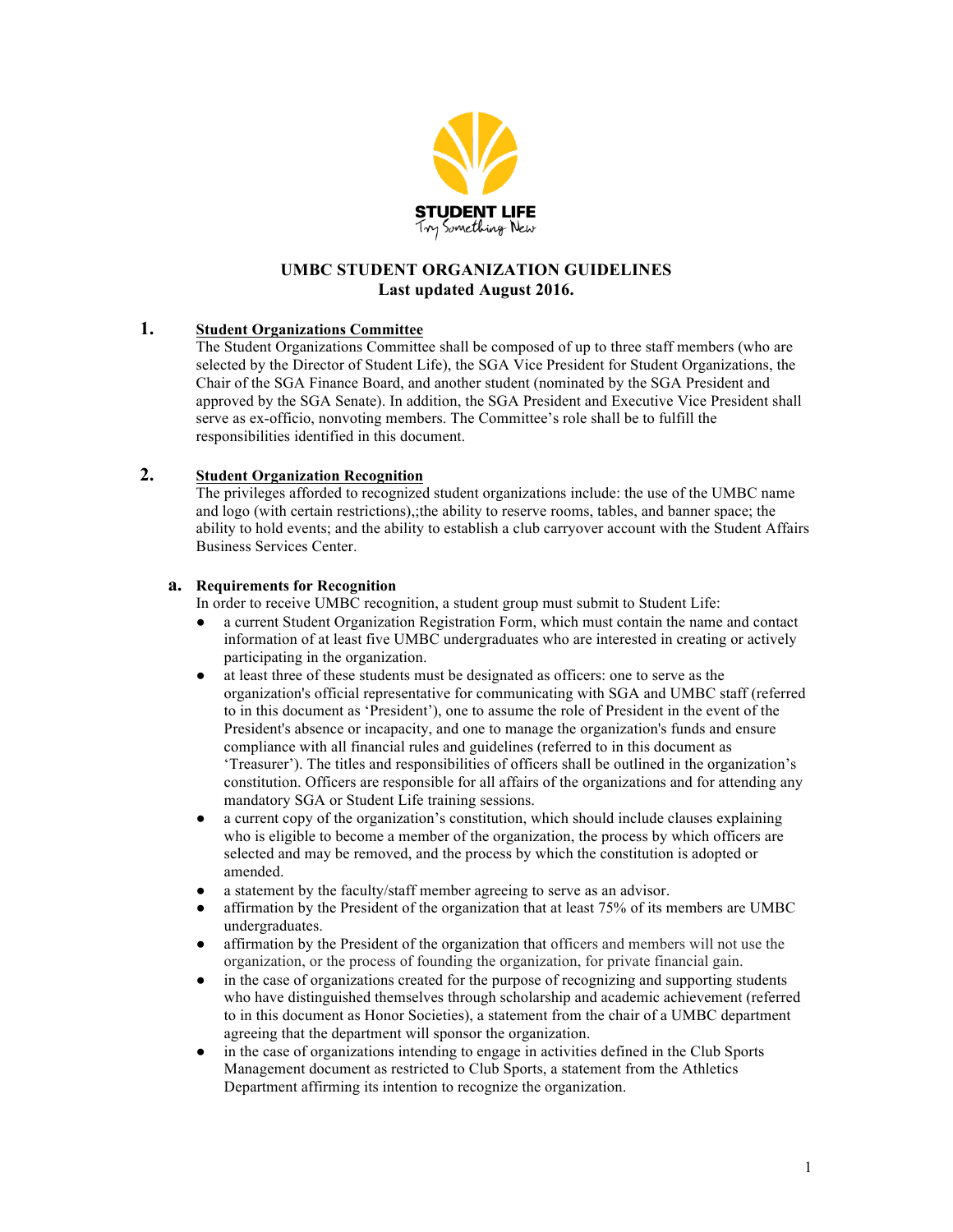● in the case of fraternities and sororities, a statement from the Coordinator of Student Life for Fraternities and Sororities affirming that Student Life intends to recognize the organization as a Greek Life organization.

#### **b. Recognition Process**

The Student Organizations Committee shall make recommendations relating to recognition of new organizations. These recommendations shall be considered by the Director of Student Life.

#### **i. Funded Status**

A recognized organization which meets the following qualifications will receive Funded Status. The organization must:

- be open to all UMBC undergraduate students,
- have no member selection process other than requiring the completion of information/liability waiver forms or attendance at meetings,
- not exclude anyone on account of race, color, age, sex, gender identity or expression, sexual orientation, physical or mental disability, disabled veteran or veteran status, national origin, or religion,
- not require dues, and
- not have been placed in the Honor Societies, Fraternities/Sororities, or Sports/Recreation categories by the Student Organizations Committee.

An organization with Funded Status may request and receive SGA funds as outlined in the SGA Budgetary Policy.

#### **ii. Restricted-Funding Status**

A recognized organization that fails to meet the qualifications for a funded organization, as described in Section 2.2.1, will receive Restricted-Funding Status.

An organization with Restricted-Funding Status may only receive SGA funds for the purpose of holding events which are intended for and open to all UMBC undergraduate students, and for purchases directly in support of these events.

If the organization collects dues, it must report this revenue to the Finance Board when requesting funds.

#### **c. Governing Councils**

Organizations may form associations whose membership is comprised of other recognized organizations. These associations may seek recognition as student organizations in which case they must have affiliation policies in their constitutions.

## **3. Guiding Documents**

#### **a. Guiding Documents Other than Constitutions**

Organizations may adopt guiding documents (e.g., bylaws) in addition to their constitutions. However, no provision of any guiding document other than the constitution may contradict or override any provision of an organization's constitution.

#### **b. Amendments to Constitutions**

Any time an organization amends its constitution, it must submit the amendments to the Student Organizations Committee. All amendments must be approved by the Student Organizations Committee before they take effect.